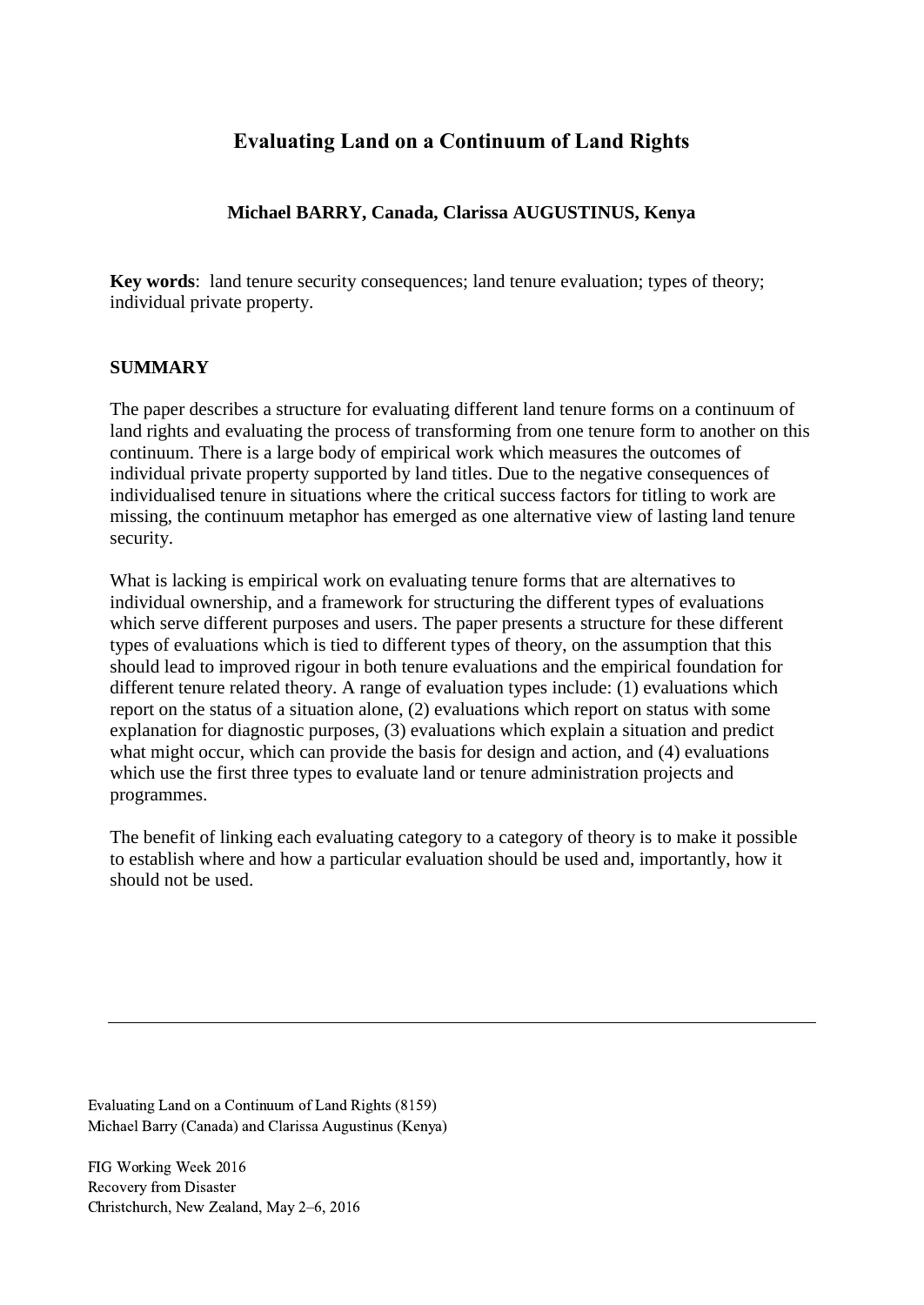## **Evaluating Land on a Continuum of Land Rights**

**Michael BARRY, Canada, Clarissa AUGUSTINUS, Kenya**

#### **1. INTRODUCTION**

The continuum of land rights is gaining traction globally as a metaphor to guide policies and strategies to improve equity in land tenure and land transactions, and to increase official recognition of different tenure types that provide various levels of tenure security. What should accompany this are ways of evaluating different tenure types on a continuum in terms of the social and economic costs and benefits that may follow their official recognition. What should also be evaluated are the processes of transforming from one tenure type to another, and the total impact of a legal tenure regime that recognises a number of tenure forms. This last point is important. Increasing the number of legally recognised tenure forms increases the complexity of the procedural law, the tenure administration system and the institutional and regulatory framework. The question then is what should be taken into account when introducing alternative land tenure, administration and institutional systems, and how do we evaluate the processes, structures and impacts as these changes are introduced?

The continuum of land rights describes a situation (*a continuum of land rights scenario*) where, in a particular country, region or area, different tenure forms incorporating a range of interests exist simultaneously. The situation is changing and transforming, and landholders change between tenure forms over time. The rationale behind the continuum as an initiative to drive land tenure policy is that tenure forms other than ownership may be better suited to local circumstances at a particular time, providing the enabling conditions for them to function effectively exist. Tenure forms other than ownership or near ownership (e.g. freehold, long term leases) may hold lower levels of risk of some of the possible negative consequences associated with private ownership and the land titling systems that give effect to it (Barry 2015). In addition, a significant proportion of land around the world in which people have an interest is not registered, and much of that land falls outside of any statutory protection at all (e.g. rural customary land, aboriginal land). Current registration processes take too long, especially as the inequality gap is ever widening (McLaren 2011), but some form of record of interests in land and statutory support for legitimate interests should reduce the chances of this land being grabbed by elites and the politically connected.

The paper describes a framework for evaluating land on a continuum of land rights. It is a summary of a larger, more detailed work by the authors (Barry and Augustinus 2015). The

Evaluating Land on a Continuum of Land Rights (8159) Michael Barry (Canada) and Clarissa Augustinus (Kenya)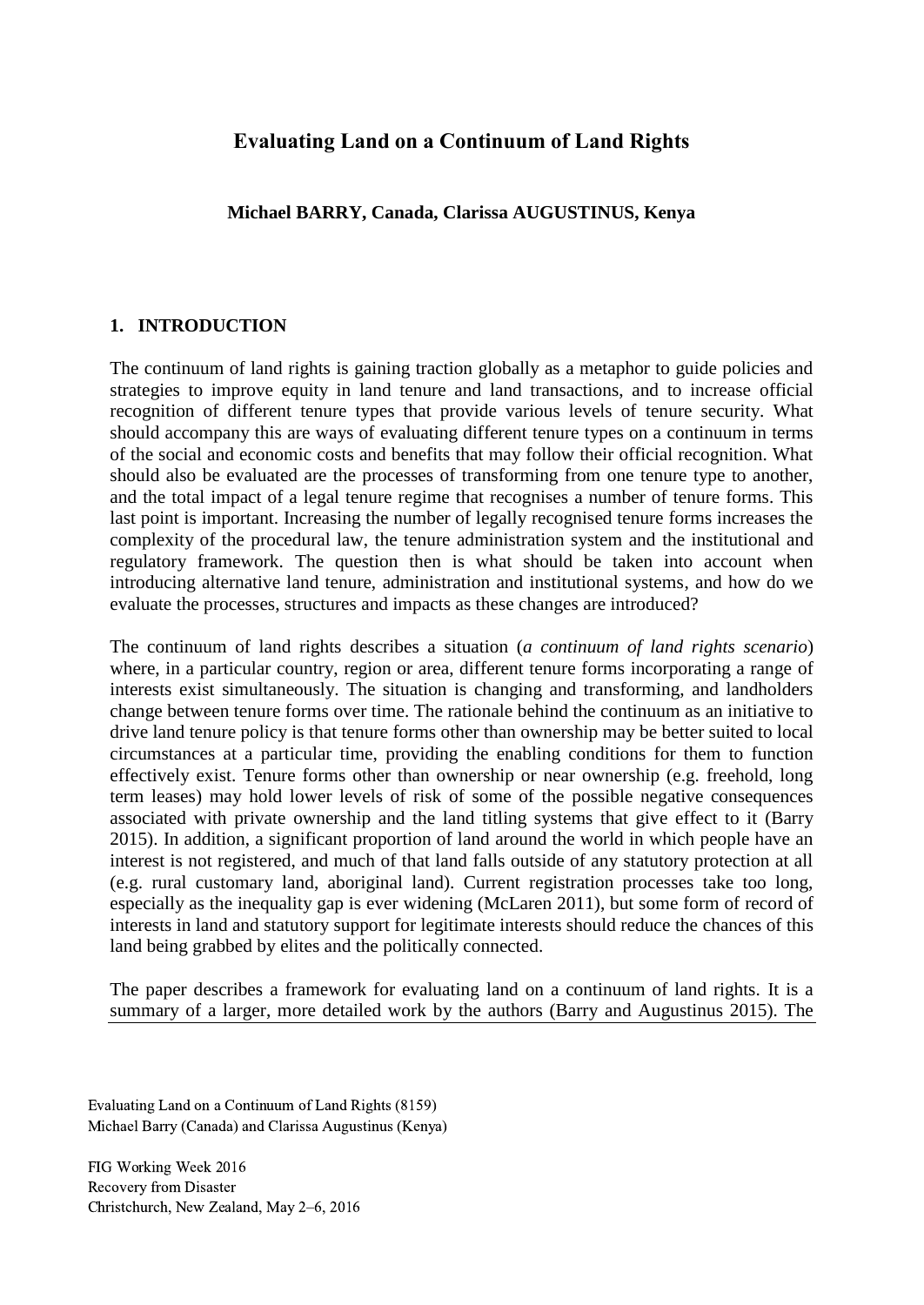framework builds on the land evaluation initiatives that many international agencies have developed for administration projects and international scale initiatives such as the Worldwide Governance Indicators (WGI) and the Land Governance Assessment Framework (LGAF). The framework, drawing on Gregor (2006), uses different categories of evaluation which are linked to the different purposes of theory; i.e. description or status, explanation, prediction, and design and action. This makes it possible to establish where and how a particular evaluation should be used and, importantly, how its results should not be used. For example, one should not design a programme to improve a situation based on an evaluation that reports on the status of a situation alone. Evaluations that measure status only may be used to compare the situation in different jurisdictions (e.g. the WGI), they may form part of a municipal annual report to show the impacts of different programmes and where resources and programmes might be needed urgently. These tend to be quantitative measures, perhaps with some explanatory notes attached to them. To design a programme to improve a situation, an evaluation is required that explains the situation and predicts what might occur given different scenarios. For example, what might happen if we do nothing or what might happen if we implement strategy A, B or C? These may have quantitative scores, but are more likely to have a series of explanatory and predictive statements that will provide the basis for design and action. Drawing on Davis (2011), some continuum scenarios may require evaluations that are part of processes that may be likened to the *kaizen* philosophy as it used in business. That is evaluations form part of the process of continual improvement involving participation by workers, managers, landholders and other stakeholders. In some organisations it may be a daily activity. Statistics may be an important component of these evaluations, providing they contribute to the primary focus of recommendations to improve the situation as a whole.

#### **2. PROBLEM CONTEXTS AND EVALUATING LAND TENURE ADMINISTRATION**

Land tenure security is related to a number of factors, and these are complex, political and, often, emotional social relationships. The cause and effect relationships between tenure security and other factors differ from place to place and over time. For example, in one time and place, land tenure security may be a major factor in stimulating economic growth. In another time and place, land tenure security may follow economic growth. Further, a number of other conditions have to be satisfied for both tenure security and economic growth to be realised. If land tenure security and a number of other related factors are measured, this should, at a minimum, provide some indication of what needs to be addressed to improve social progress, economic conditions and land-use planning. Improvement may occur in a climate of what J. K. Galbraith referred to as functional anarchy (Liberhahn, 2007). Our interpretation of this maxim, is that a situation might appear chaotic to a (supposedly) rational observer, but somehow "things get done", but how they get done is not according to the "rational" linear process model which the observer might consider ideal.

Evaluating Land on a Continuum of Land Rights (8159) Michael Barry (Canada) and Clarissa Augustinus (Kenya)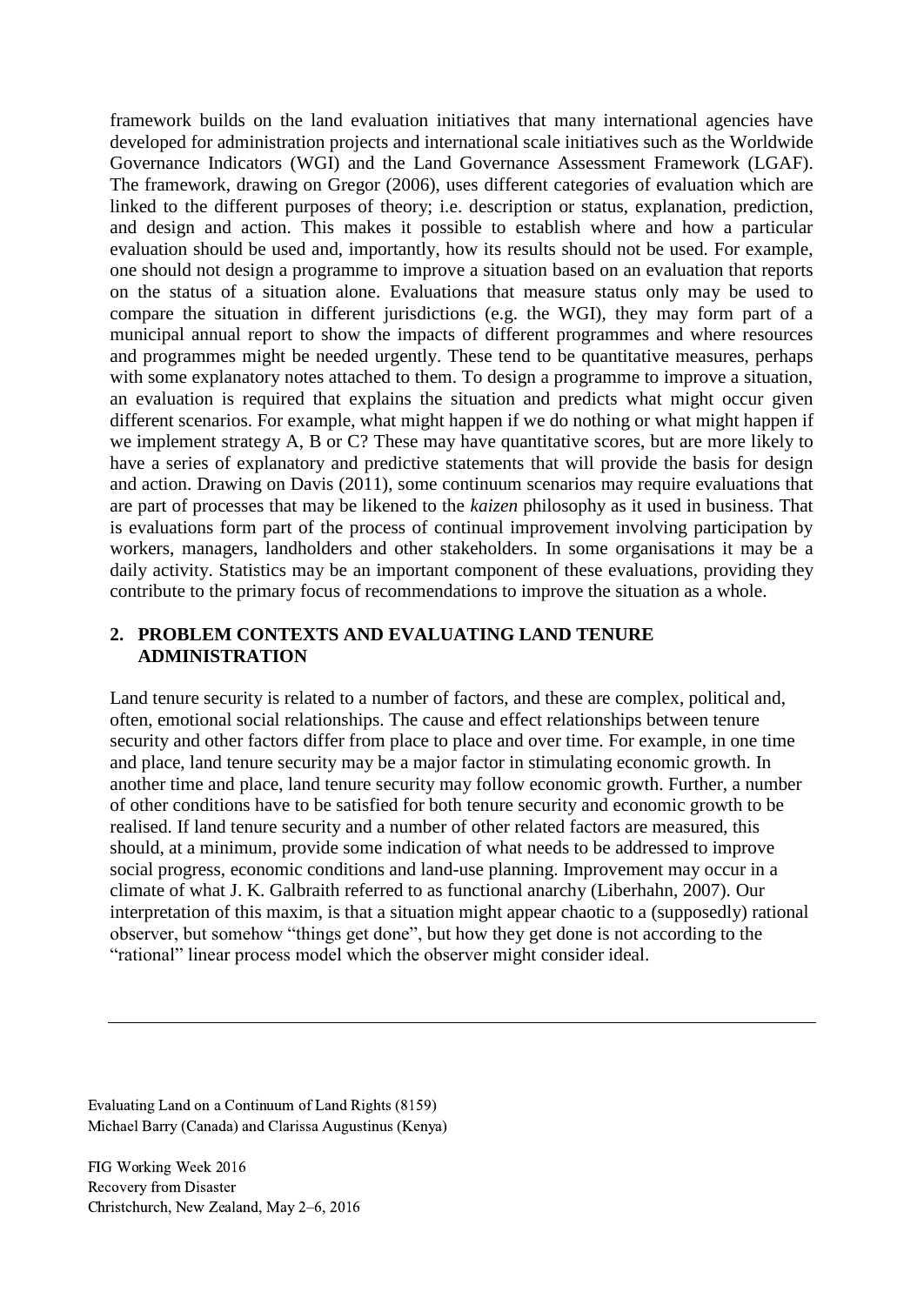A major challenge is that many of the situations where a continuum of land rights should be considered as a guide to policy, law and land tenure improvement strategy may be classed as wicked problem contexts. Adapting Rittel and Webber (1984) and Barry and Fourie (2002), in continuum scenarios, these contexts tend to be characterized by conflict and competition over land and leadership which precipitate fractious local politics. The problems may seem intractable, and where and how to start addressing them is a major challenge. Often, the people involved are poor and have to continually negotiate their continued occupation of their current home, possibly within their community and even within the family. Sometimes they have been displaced as a consequence of conflict, and they are vulnerable to eviction in their current location and to losing their interests in the territory from which they have fled. There are also, however, numerous possible continuum scenarios which are stable or 'tame' problem contexts, or perhaps somewhere between wicked and tame. These include customary lands, aboriginal lands, rural lands where the local social and political situation may be stable but with ambiguous land interests, and lands in which the people with the greatest claim have no statutory recognition of their interests. Strategies to improve all of these situations, tame or wicked, need to be evaluated to ensure that interventions are indeed improving the situation, and they need to be evaluated in order to design, plan and implement interventions. In these situations, programmes to improve a situation are likely to examine where the maximum leverage can be obtained by making small improvements in one or more of a number of variables (e.g. improve local-level record keeping, improve accountability and publicity related to land records, increase field inspections, improve access to information), and then reevaluating what constitutes the problem, establishing a new set of goals, and designing strategies to improve the situation continually as progress occurs in small steps (Rittel and Webber, 1984; Barry and Fourie, 2002). Thus parallels can be seen with the *kaizen* philosophy on quality improvement, which has had a major impact in manufacturing since World War II (Davis 2011). A caution is that only part of what works in manufacturing can be applied to land tenure security improvement. The boundaries of land tenure security improvement problems are far broader and less easily defined, and the complexity of the problem contexts is far greater due to the political and emotional dimensions to them, and the social costs of getting things wrong.

Evaluation has developed as a discipline in recent years. There are two main schools of thought in conducting evaluations and it is not always possible to reconcile these views. One school is grounded in a positivist / realist worldview and the other an interpretive / constructivist worldview. People in these two different schools might view a particular situation very differently, and draw very different conclusions and recommendations in studies of the same situation. The evaluation approach may also be determined by the purposes of the evaluation. As a broad generalisation the positivist approach is well suited to impact assessment, where numerical indicators purport to show the impact of a tenure improvement programme. In contrast in a wicked problem situation where continual small improvements are made, numerical scores may not be meaningful or useful, at least not on their own, and descriptive statements may be a better option.

Evaluating Land on a Continuum of Land Rights (8159) Michael Barry (Canada) and Clarissa Augustinus (Kenya)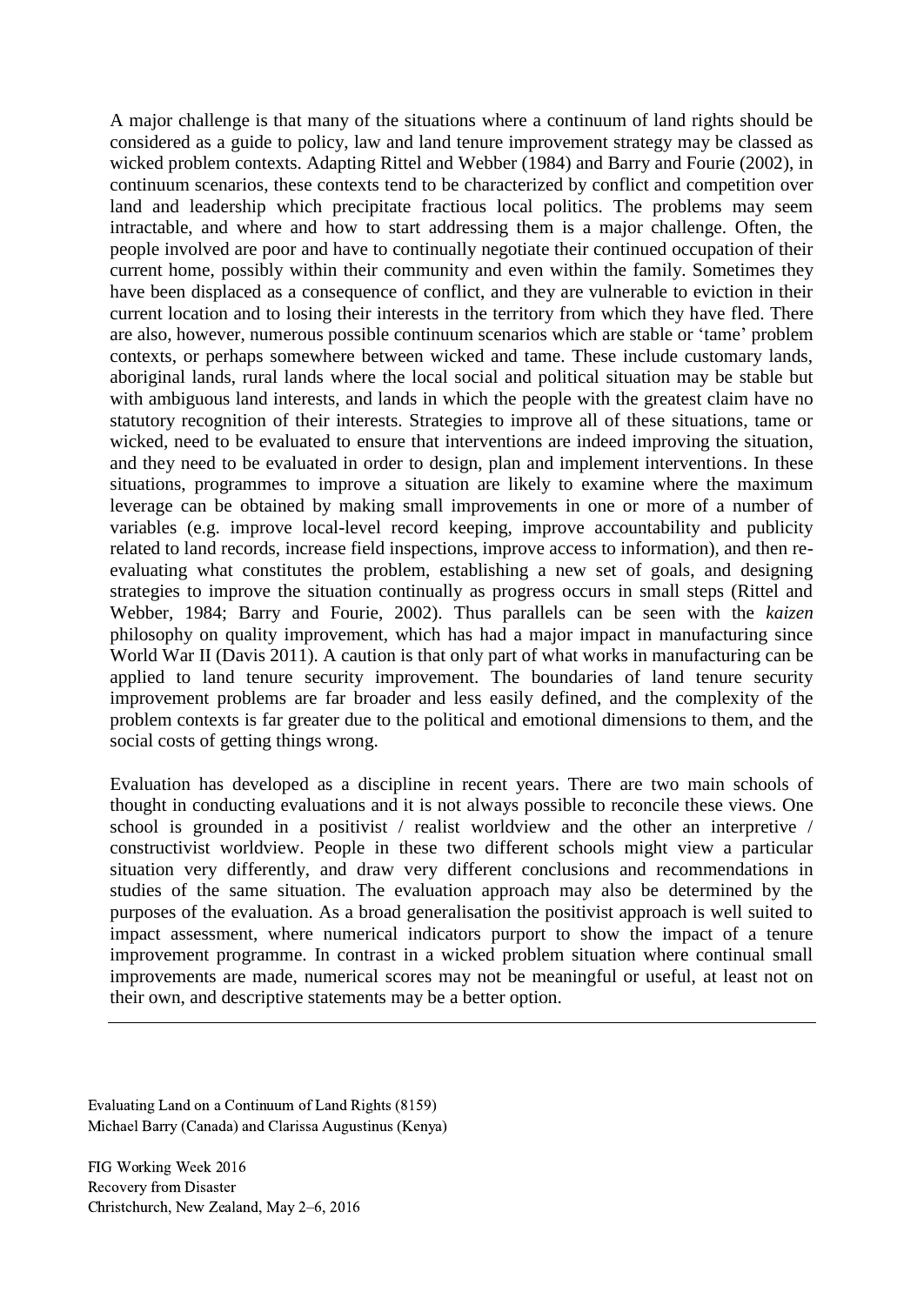#### **3. CATEGORIES OF EVALUATION**

Empirical work is lacking on evaluating tenure forms that are alternatives to individual ownership, and a framework for structuring the different types of evaluations which serve different purposes and users. This paper presents a structure for these different types of evaluations which is tied to different types of theory, on the assumption that this should lead to improved rigour in both tenure evaluations and the empirical foundation for different tenure related theory. A range of evaluation types include: (1) evaluations which report on the status of a situation alone, (2) evaluations which report on status with some explanation for diagnostic purposes, (3) evaluations which explain a situation and predict what might occur, and (4) evaluations which use the first three types to evaluate land or tenure administration projects and programmes in terms of progress against project and programme implementation plan metrics, their impacts and what may be learned from them.

Mapping evaluation categories to categories of theory (Gregor, 2006), the framework uses four evaluation categories which are based on an evaluation's purposes, how much the evaluation should explain in terms of those purposes, the scale (national, regional, settlement) and the units of analysis (e.g. settlement type, type of landholder such as owner, lessee, migrant, women, youth, etc.).

#### **3.1 Category 1: Evaluations of Status Only**

Category 1, status-only evaluations are diagnostic studies, as opposed to predictive studies, and are useful for reporting impacts of a programme if no explanation is required. Status-only evaluations explore the "what is" question only. An indicator or set of indicators shows that a particular status exists. It does not seek to explain, predict or offer recommendations for design and action. Causal relationships among phenomena are not described, and no attempt is made at prediction. For example, the WGI measure the quality of governance in a country without analysing and attempting to explain why that measure is what it is. At the country level, indicators are likely to be based on measures of particular variables in highly generalized or aggregated form, and at a grand scale for country level indicators. They can be used to compare situations in different countries, jurisdictions or regions. Related examples of these types of evaluations at the macro scale include the Worldwide Governance Indicators (WGI), the Social Progress Indicators (SPI), and the Global Land Indicators (under development) and evaluations that generate indicators for the Sustainable Development Goals (SDGs).

Evaluating Land on a Continuum of Land Rights (8159) Michael Barry (Canada) and Clarissa Augustinus (Kenya)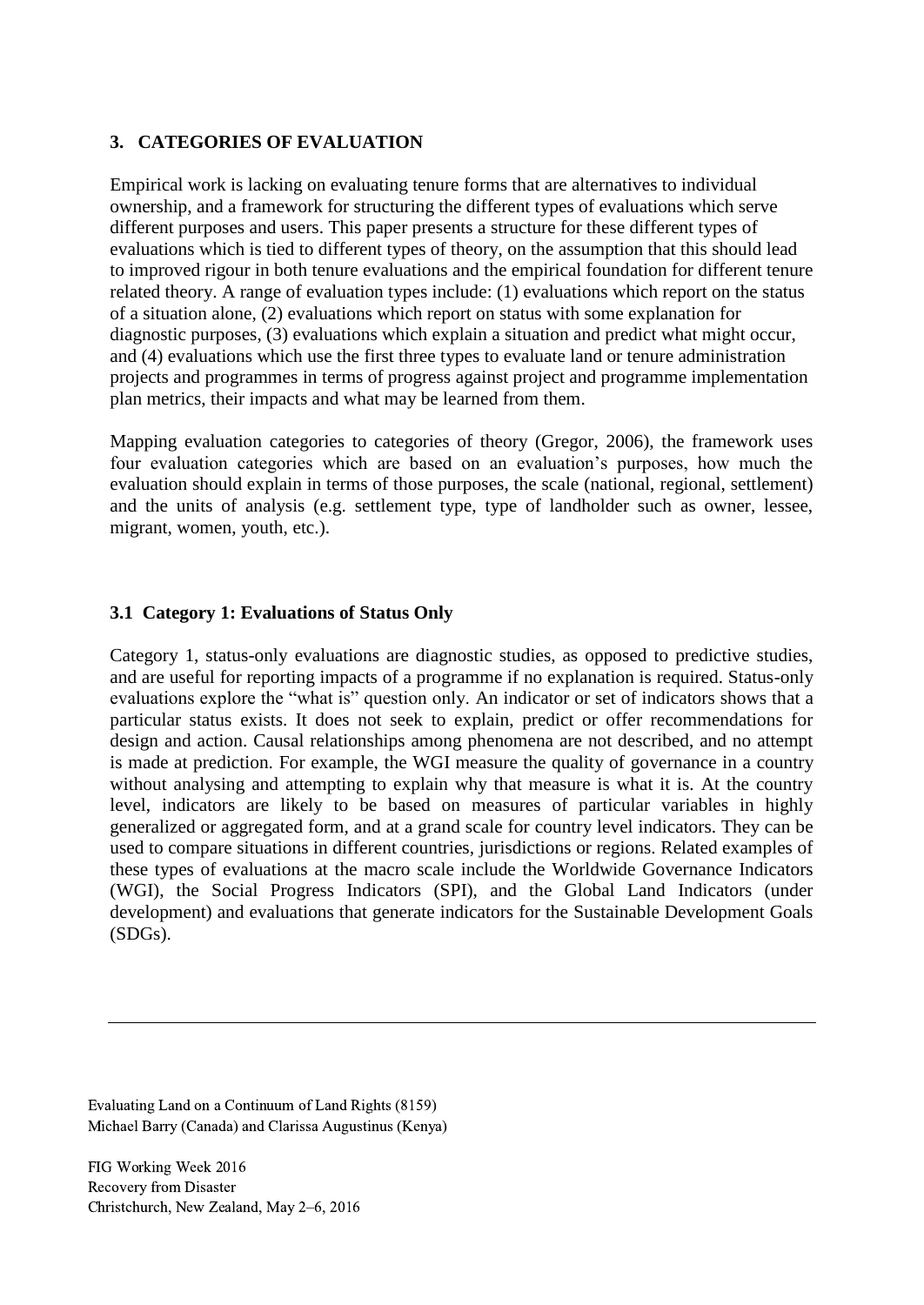#### **3.2 Category 2: Evaluations that Measure Status with Some Explanation**

Category 2 evaluations are also diagnostic studies, but they explore the "what is" question and explore the "why" question superficially. Evaluations in this category are likely an extension of category 1 diagnostic studies. They incorporate a modicum of explanation of the relationships that underlie the numbers and theoretical statements, but in general they do not delve into the structures and processes that are causal to those relationships. For example, an evaluation may report a correlation between two variables. Why they are correlated is not necessarily explored. That requires more detailed work. At a town or city scale, category 2 evaluations may measure metrics related to *inter alia* economic development, livelihood opportunities, health, education, sanitation, fresh water provision, land taxation metrics, environmental concerns, transportation planning, and service delivery, among other variables. Correlations between tenure type and these variables may indicate whether programmes to improve tenure security and these variables is improving the quality of life in the town or city as a whole.

The Land Governance Assessment Framework (LGAF) might be considered a category 2 evaluation. It is promoted as a diagnostic tool (Deininger *et al,* 2012), and therefore should not be used for purposes other than that. The theoretical premise underlying LGAF is similar to WGI, but the LGAF processes are far more detailed and explanatory than WGI. However, on their own the results are not a prescription for design and action, as they are not comprehensive and lacking in detail. They point to where more work needs to be done to find out how to improve a situation.

A micro level example of a category 2 evaluation can be found in Barry and Roux (2016) where, based on case studies in South Africa's state-subsidised housing programme, a classification of the effectiveness of a land tenure form and the land tenure administration system that is supposed to support it can be classified as weak, semi-weak, semi-strong or strong. A set of evaluations using this classification scheme is useful for politicians, policy makers and managers to compare different projects, identify problem areas and prioritise programmes to improve. It does not, however, indicate what should be done.

Thus, category 1 and 2 evaluations might be used to compare evaluations in different locations and identify locations where things are working well and others where they are not. The also lend themselves to categorical maps and GIS across cities, regions and countries. If applied in this way, they may point to tame and wicked problem contexts in different locations.

#### **3.3 Category 3: Evaluations that Explain and Predict**

Evaluating Land on a Continuum of Land Rights (8159) Michael Barry (Canada) and Clarissa Augustinus (Kenya)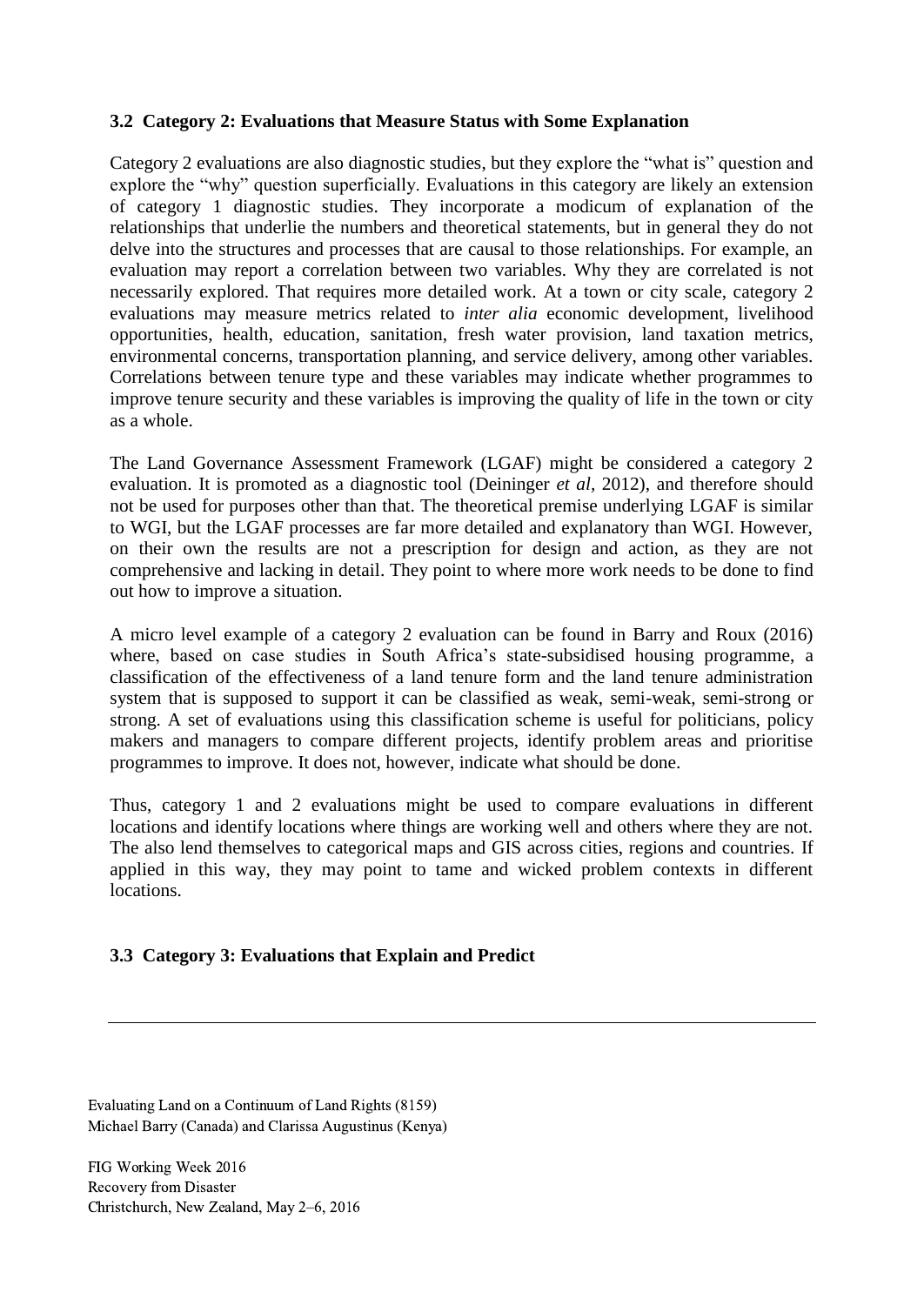Category 3 evaluations are explanatory and predictive as opposed to diagnostic studies. They address the "what is, how, why, when, and what will be" questions. Such an evaluation offers explanations of the relationships in the situation being evaluated. It also offers predictions of what might occur in the situation being evaluated if particular strategies are implemented (or not implemented). These may then lead to some form of design and action to improve the situation. For example, a survey of experts might ask what causes the levels of corruption in the land sector and what is likely to occur if changes are made to some of the underlying causes. As part of a category 3 evaluation, the responses should be both explanatory and predictive.

The theory underlying them expressed in a form that might be relevant to land tenure management is as follows.

*Hypothesis: Under a certain set of conditions, if a certain policy and accompanying strategy or set of strategies are implemented, then we can predict that a particular set of benefits (or detriments) may result.* 

Category 3 evaluations are more likely in a continuum of land rights scenario, may take a number of forms, and be conducted at both a micro and at a broader, macro or regional level.

#### **3.4 Category 4: Evaluations of Programmes and Projects**

Category 4 evaluations apply a set of category 1, 2 and 3 evaluation processes and instruments to programmes and projects. There is a wealth of literature on project management and how to evaluate projects. International agencies such as the World Bank Internal Evaluation Group, USAID and the European Union have a wealth of documents on these. A challenge in evaluating continuum scenarios using a typical project management approach is that they are designed for tame problem contexts and the measurement of outcomes against predetermined objectives. They need to be adapted to wicked and tamewicked contexts; e.g. by more frequent evaluations and more frequent project planning and rescheduling than might occur in a tame context.

As outlined above, specific impacts such as improved tenure security and broader impacts associated with improved tenure security such as improved livelihood opportunities, access to health, transport and education may be measured as part of these project and programme evaluations. These are likely to be category 1 or category 2 type evaluations.

Evaluating Land on a Continuum of Land Rights (8159) Michael Barry (Canada) and Clarissa Augustinus (Kenya)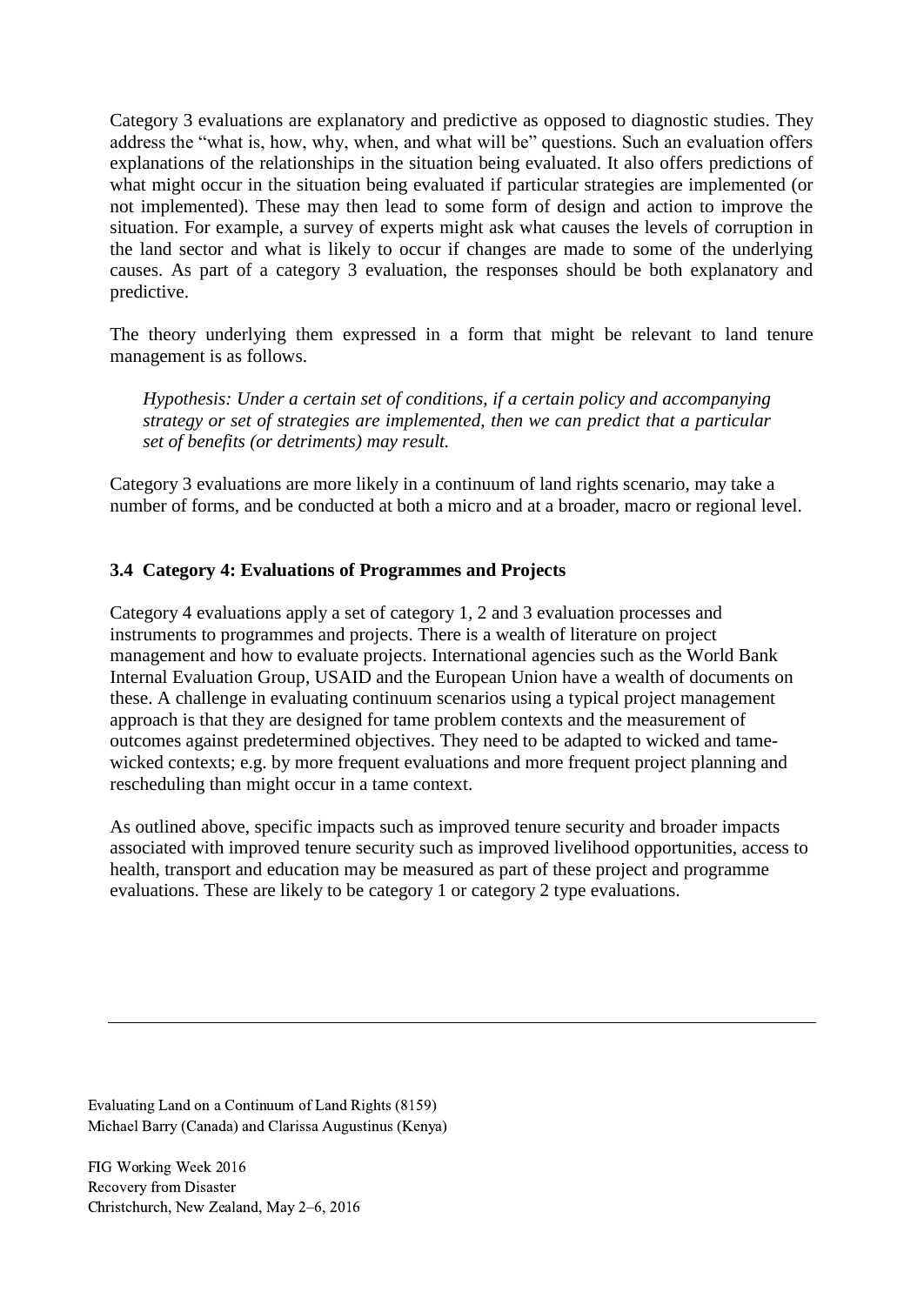## **3.5 Criteria for Choosing an Evaluation Category and Methodology**

An evaluation category and the methodology to generate it should be chosen that best suits the purposes of that evaluation and the particular circumstances of a situation. It should be feasible, which means there are trade-offs between the time available to do the evaluation, the costs and available funding, and the quality of the results. Evaluations are real life measurements, not a laboratory experiment, and dealing with insurmountable constraints such as the availability of important data should form part of risk management and contingency planning. Care should be taken not to use a diagnostic evaluation (categories 1 & 2), for example, for design purposes as diagnostic results will be inadequate to ensure a robust design or reform of a system.

Adapted from Mark *et al* (2006), the following should inform the choice of evaluation category, the choice of methodology and the evaluation methods:

- (1) *Purposes* what are the purposes of an evaluation and what are the most important questions that the evaluation can address? The land sector is well known to have a multiplicity of actors with appreciably different needs, all with different purposes for an evaluation. For example, the government might want an evaluation to ensure continued funding, whereas the donor might want an evaluation to introduce more pro poor activities by the government through a new design. The more focused the statement of purpose, the more likely the data collected will actually measure what is supposed to be measured.
- (2) *Audiences and users*  who are the audiences and how are they likely to use the evaluation? Land evaluations, like other evaluations, have many audiences, some with common interests and some with competing and vested interests, and the audiences have diverse ideological positions. It is important to agree on which audiences are most important. Given the land governance issues found in many countries, wide stakeholder participation should be considered beyond government and donors.
- (3) *Participant biases* who conducts and who participates in an evaluation and what is the character of their participation? Who is excluded or refuses to participate, and what are the implications of their exclusion? For example, land policy processes have been very frequent in Africa, but few have included refugees as participants despite the fact that Sub-Saharan Africa is host to the largest number of refugees (4.1 million) in the world (UNHCR mid year 2015 report).
- (4) *Ideology and paradigm biases* what are the conceptual framework and world view justifying an evaluation and the characteristics of that world view in designing and analysing an evaluation? There are a number of dimensions to ideological and paradigm biases which have direct land manifestations. The first dimension is the

Evaluating Land on a Continuum of Land Rights (8159) Michael Barry (Canada) and Clarissa Augustinus (Kenya)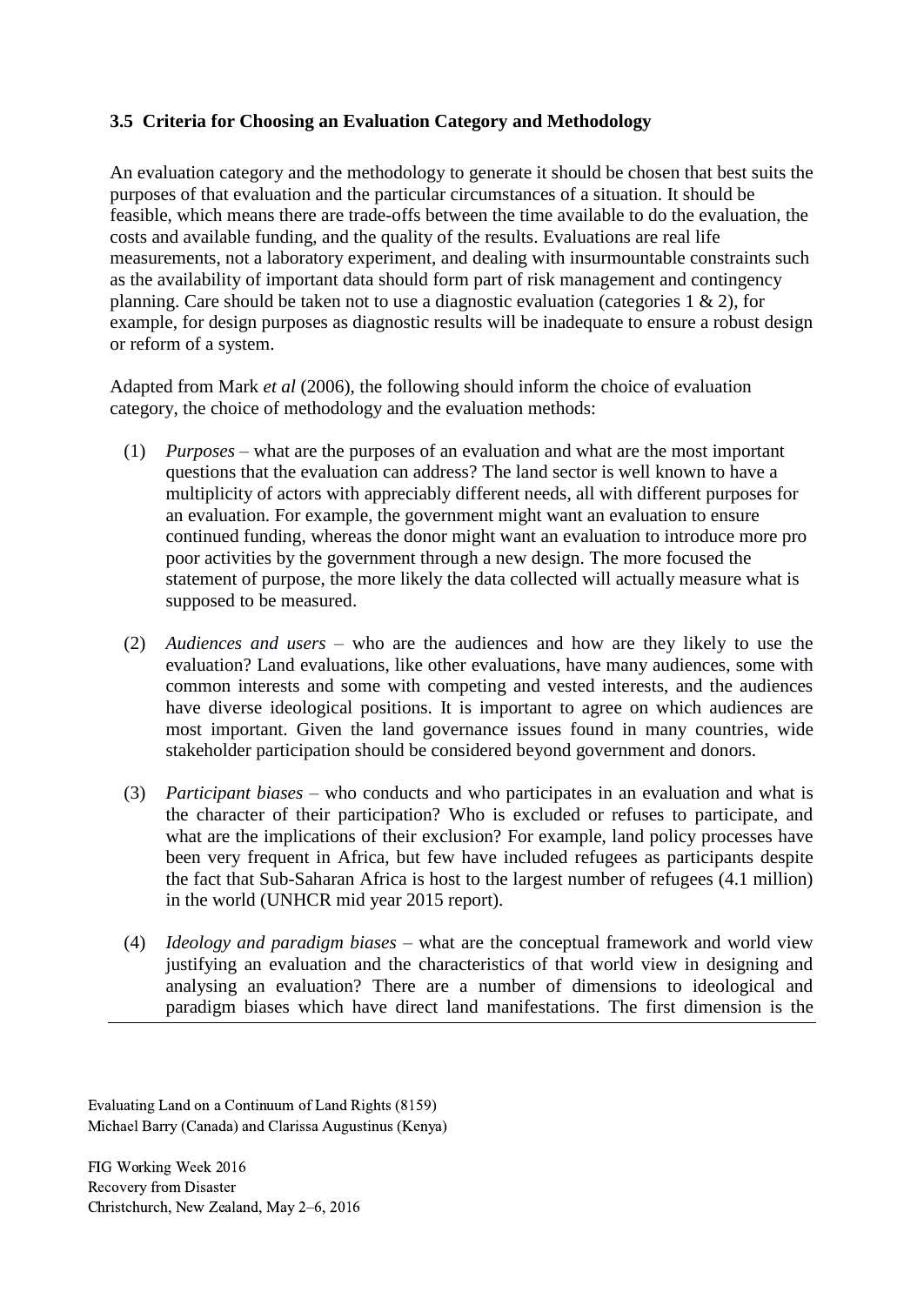political, economic and social ideology and development ideology of the people driving the evaluation and those who might use or oppose the findings. A common example, is whether the evaluation is to improve economic growth in the country, address poverty reduction, or to improve human rights? The second dimension relates to the evaluation methodology itself, and the different philosophical/ideological/conceptual approaches to research and views of evaluation. Land evaluations, because of land governance issues – itself an ideological approach based on human rights, have tended to become more participatory in terms of involving a wider range of stakeholders, with an expectation that the results will be publically shared. Often ideologies are linked to coalitions engaged in some kind of power struggle over the land. Communications related to evaluations are value laden and linked to ideological positions and power struggles.

- (5) *Leverage points* where or what are the leverage points for an evaluation to make a contribution? How can an evaluation be used to leverage change? This is particularly relevant for continuum of land rights scenarios in situations where continual small and incremental change is envisaged. Incremental changes in one or more areas may improve tenure security and / or they may improve the creation of the enabling conditions for long-term tenure security.
- (6) *Evaluation practice*  what does evaluation practice within a particular evaluation tradition, like the global land sector, look like? Whose interests does it serve? What major questions does an evaluation answer? How are land tenure evaluations performed in each of the four categories above? How have they dealt with the fact that often land issues exist in wicked settings and that evaluation frameworks designed for tame problem contexts might be inappropriate? How have evaluations been conducted during changing situations? What are good examples that can be used? To date evaluations in the global land sector have tended to be dominated by donor interests. While large scale work has been done such as LGAF there are few land evaluations at small scale. While many interpretive land evaluations have been undertaken, the different methodologies have not been published. Moreover they may require a considerable amount of fieldwork (Barry and Roux 2013, 2106).
- (7) *Examples –* when considering a set of different evaluation methods for a particular purpose, what do the existing examples of each evaluation approach look like? To date, there are examples of large-scale land evaluations, such as the Land Governance Assessment Framework (LGAF), but very few examples of studies that explicitly seek to evaluate continuum of land rights scenarios.
- (8) *Critique – w*hat are the important critiques of the evaluation traditions that are being considered? What are the expected criticisms of a particular method? What are the benefits and limitations? What are future areas for refinement and development? The

Evaluating Land on a Continuum of Land Rights (8159) Michael Barry (Canada) and Clarissa Augustinus (Kenya)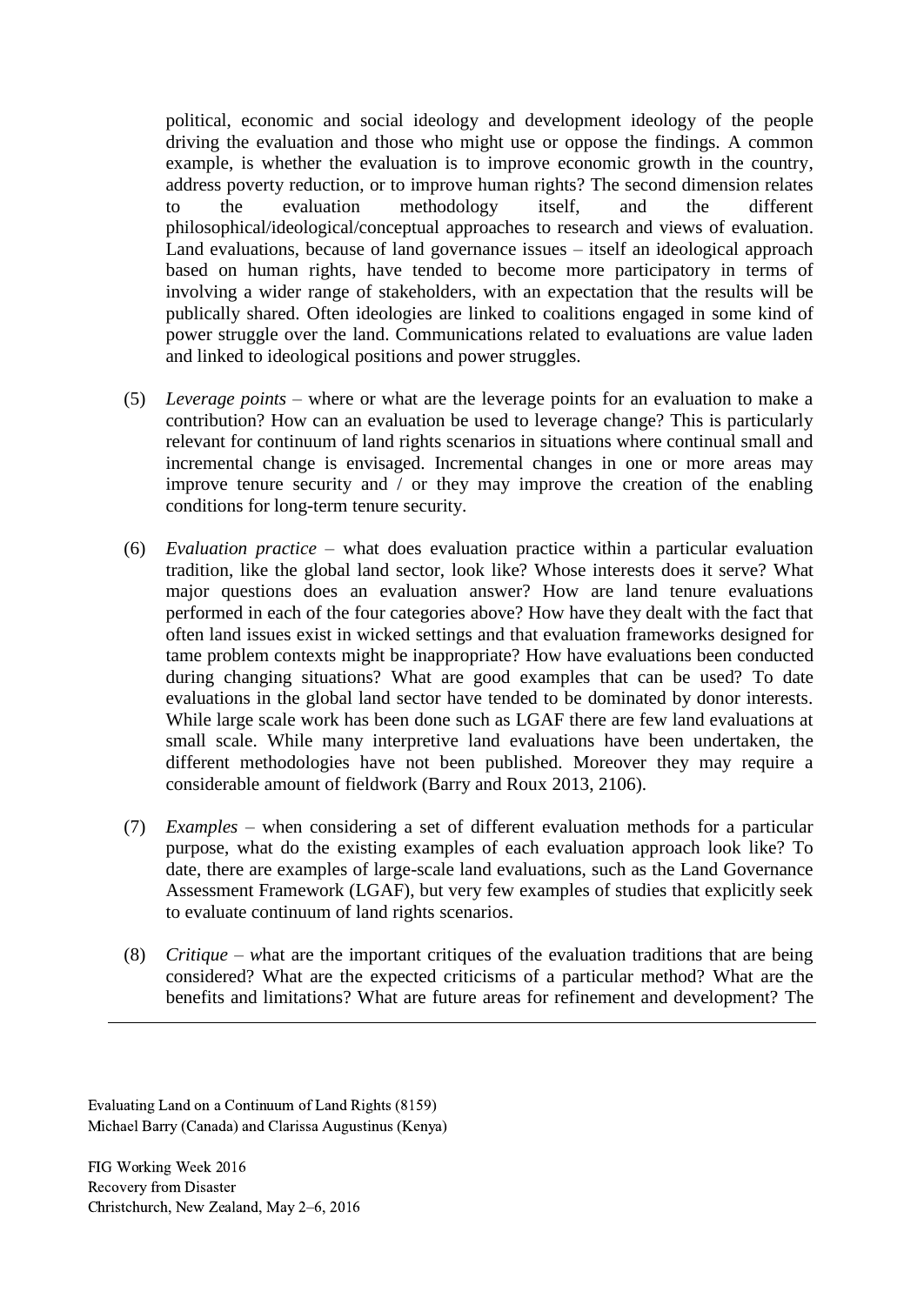new push on land governance has meant that land evaluations are expected to be more participatory nowadays. As this paper has raised, a key area of refinement is for the land sector to better understand different types of evaluations and inform evaluation funders about choices and possible results. Any methods need to include contingency planning given the political nature of land.

- (9) *Power considerations* what are the forces influencing preferences among evaluation purposes and the philosophical/ideological/conceptual basis of an evaluation? Altruistic orientations of an evaluation are to improve a situation, but in reality evaluations often serve for self-interest purposes.
- (10) *Value commitments* what are the value commitments that emerge from an evaluation? Values are ideological, and they concern the relationships an evaluation should have with the world. Thus the manner in which a continuum of land rights evaluation is communicated is likely to be strongly correlated with the ideological position of the people driving the process.
- (11) *Risk management and contingency models* if one model or methodology is found to be unworkable once the evaluation process has started (e.g. if key persons refuse to participate or agencies do not provide the necessary data), what are the contingency options?

The above are general criteria that should be considered in any evaluation associated with the continuum of land rights. They should lead to evaluation results that are robust and used appropriately, even in wicked problem contexts.

#### **4. QUESTIONS THAT DRIVE A CONTINUUM SCENARIO EVALUATION**

The following questions should inform the design of an evaluation or set of evaluations in a continuum of land rights scenario:

#### **4.1 Evaluation Purposes**

- (1) What category of evaluation is required? Should an evaluation (1) merely indicate the conditions at a particular time, i.e. a category 1 or 2 status report, and if such an evaluation indicates that a situation needs to be improved then this is left to further detailed work; or (2) should the evaluation frame a detailed category 3 analysis in order to design strategies for design and action to improve the situation / rectify a problem?
- (2) A likely scenario is that meaningful data will be difficult to acquire and may be incomplete or inaccurate in a continuum of land rights scenario. How should this

Evaluating Land on a Continuum of Land Rights (8159) Michael Barry (Canada) and Clarissa Augustinus (Kenya)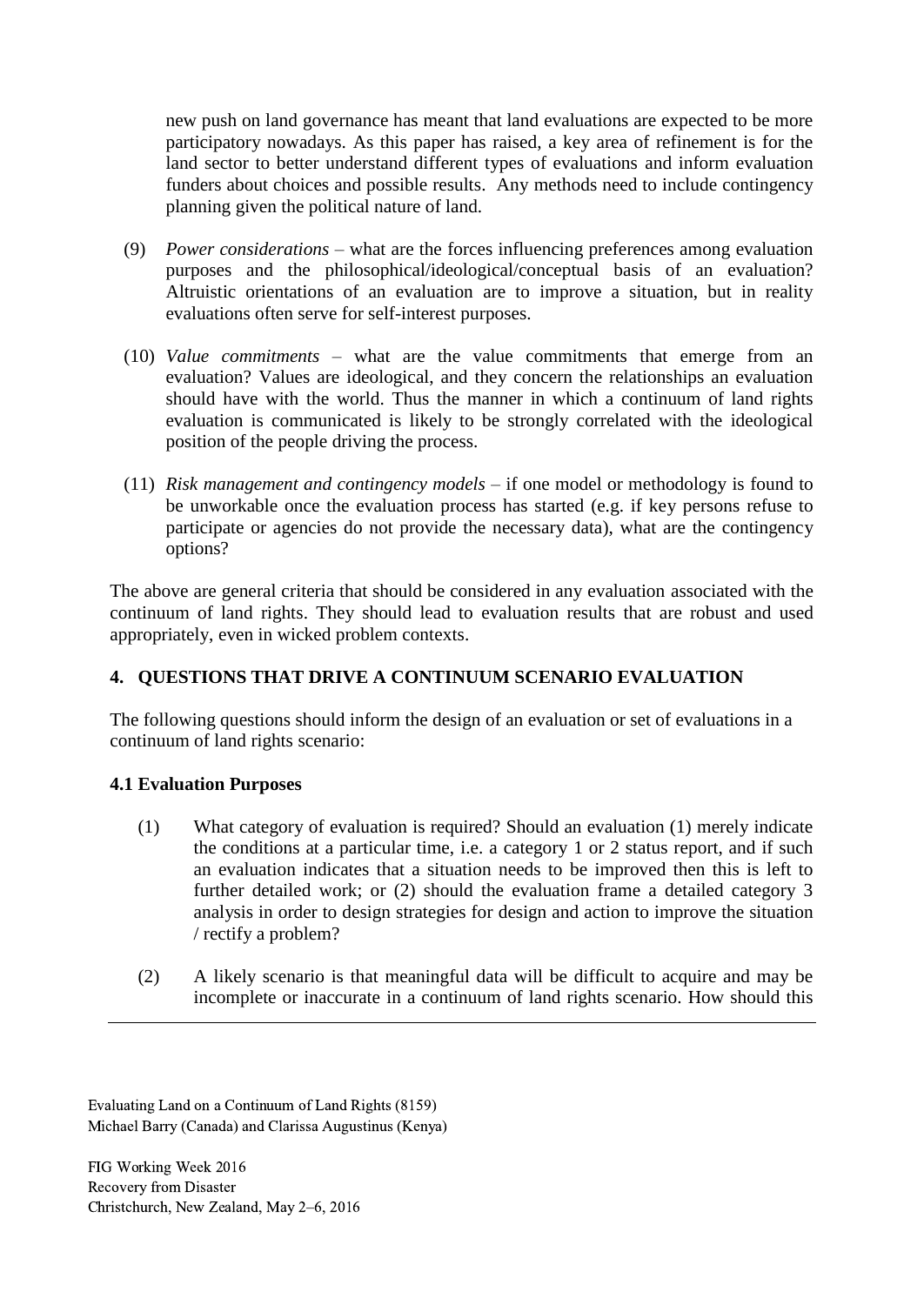be managed? What are the implications of biased, incomplete data or data that has been manipulated to advance a particular agenda?

- (3) How will the purposes change? Evaluation purposes are seldom static and one should expect shifts in emphasis in purposes. What needs to be considered in a purpose statement and the continual review of an evaluation programme is how the purposes of that evaluation might change as it progresses. The evaluation process informs and is informed by current thinking.
- (4) At what scale should measurements be made to evaluate a tenure type and how general / detailed should they be (e.g. macro versus micro)?
- (5) How often should measurements be made?

## **4.2 Land system design**

- (1) What are the different development perspectives and the range of end states for tenure forms that lie behind different ideologies? For example, some actors want the continnum of land rights to be a property ladder to freehold. Others consider some alternative forms of tenure as equivalents to freehold. How may the ideological emphasis shift as key agents change and/or knowledge is increased during, for example, land policy processes or when the results of pilot studies become known?
- (2) What should be achieved when providing official recognition to a system of different tenure types along a continuum? What should each tenure type achieve, for whom and for how long? Which tenure types should not be encouraged and why? What are the higher-level development and community planning objectives that need to be served when devising a system of mixed tenures in an area where some of them evolve into other types of tenures as certain conditions are met or conditions in the local social and political, land use planning and administration environment change?
- (3) Where are the progressions from one tenure form to another along a continuum likely to lead? How many tenure forms might emerge and how many of these can be managed? What are the risks of tenure forms emerging that are undesirable from a sustainable cities / rural–urban transition / customary land tenure perspective, and what can be done about them?
- (4) What are the possible unintended consequences of introducing parallel systems of land administration and legal, regulatory and institutional frameworks to give effect to a continuum of land rights scenario?

Evaluating Land on a Continuum of Land Rights (8159) Michael Barry (Canada) and Clarissa Augustinus (Kenya)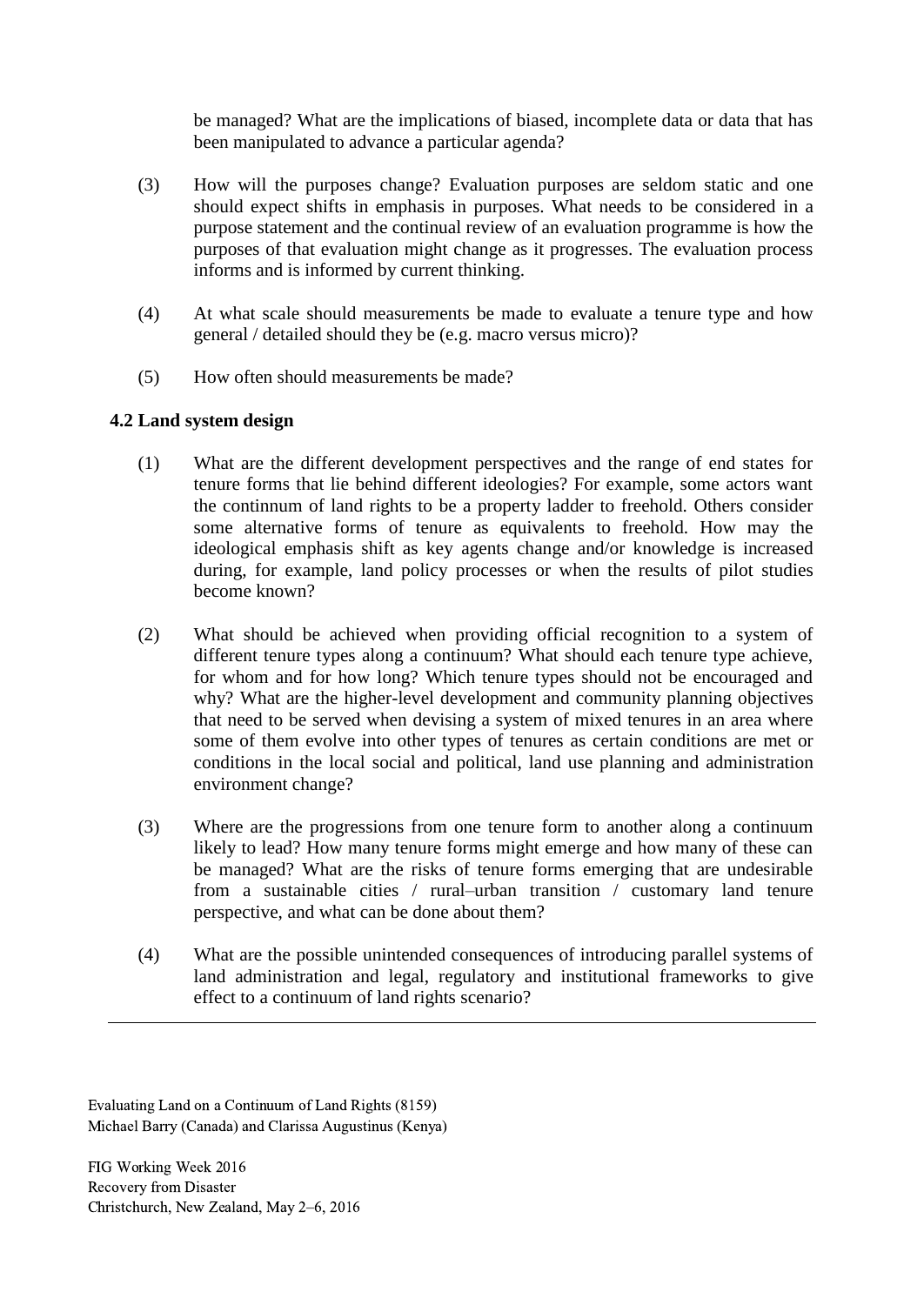(5) In the various organisations and institutions involved in land tenure management, what changes are required in corporate culture and operational procedures? Specific areas include organisation development and change, training, record keeping, communication with the public, and cross-institutional cooperation in areas such as communication, data sharing and work flow management?

### **5. CONCLUDING REMARKS**

Initiatives to evaluate land are gaining momentum. This framework of four categories of evaluation fills a gap in that it provides the theoretical basis for evaluating land tenure for the transformation of structures and processes, and an understanding of continuum of land rights scenarios. Strategies to improve policy, law, land administration and land tenure security from the macro to the micro level should be based on the correct type of evaluations, particularly where there is a high level of uncertainty, complexity and conflict; a situation termed 'wicked problem contexts' in this paper. Moreover, the evaluation should be done with an appropriate level of rigour, bearing in mind the possible consequences of the evaluation results. Ideally, the evidence should be based on numerical scores and descriptive evaluative statements, which should meet a number of validity tests and other quality requirements taking into account the issues raised in this paper.

Continuum of land rights scenarios do not exist in a vacuum and need to be situated in the broader context of sustainable development. At the macro level, this link is recognized in the Sustainable Development Goals for 2030 where a number of the goals explicity or implicity include land such as Goal 1 (poverty reduction), Goal 2 (food security), Goal 5 (gender), Goal 11 (urban), Goal 13 (land degradation). Land indicators for these goals have been developed but will need to be placed within broader land evaluation methodology. The information for these indicators is likely to be derived from category 1 and category 2 evaluations. They are diagnostic evaluations which report on impacts of programmes and projects. At a smaller scale, a city or region may report figures on changes in land tenure types, and changes in access to health, education, sanitation, transportation, employment levels, small business growth and so forth. It may perhaps also report on correlations between the changes in these figures, to provide a picture of its overall performance in poverty alleviation and general service delivery. Category 1 and 2 evaluations also provide figures for analysing situations for strategic planning. They may also form part of ongoing project management evaluations. Thus they may be a starting point for planning and they evaluate the impacts of activities to improve a situation, without fully explaining the figures or the relationships between different figures.

Wicked problem contexts, the setting of most continuum of land rights contexts and possibly a majority of poor people, are unique challenges. They require a good mix of interpretive and

Evaluating Land on a Continuum of Land Rights (8159) Michael Barry (Canada) and Clarissa Augustinus (Kenya)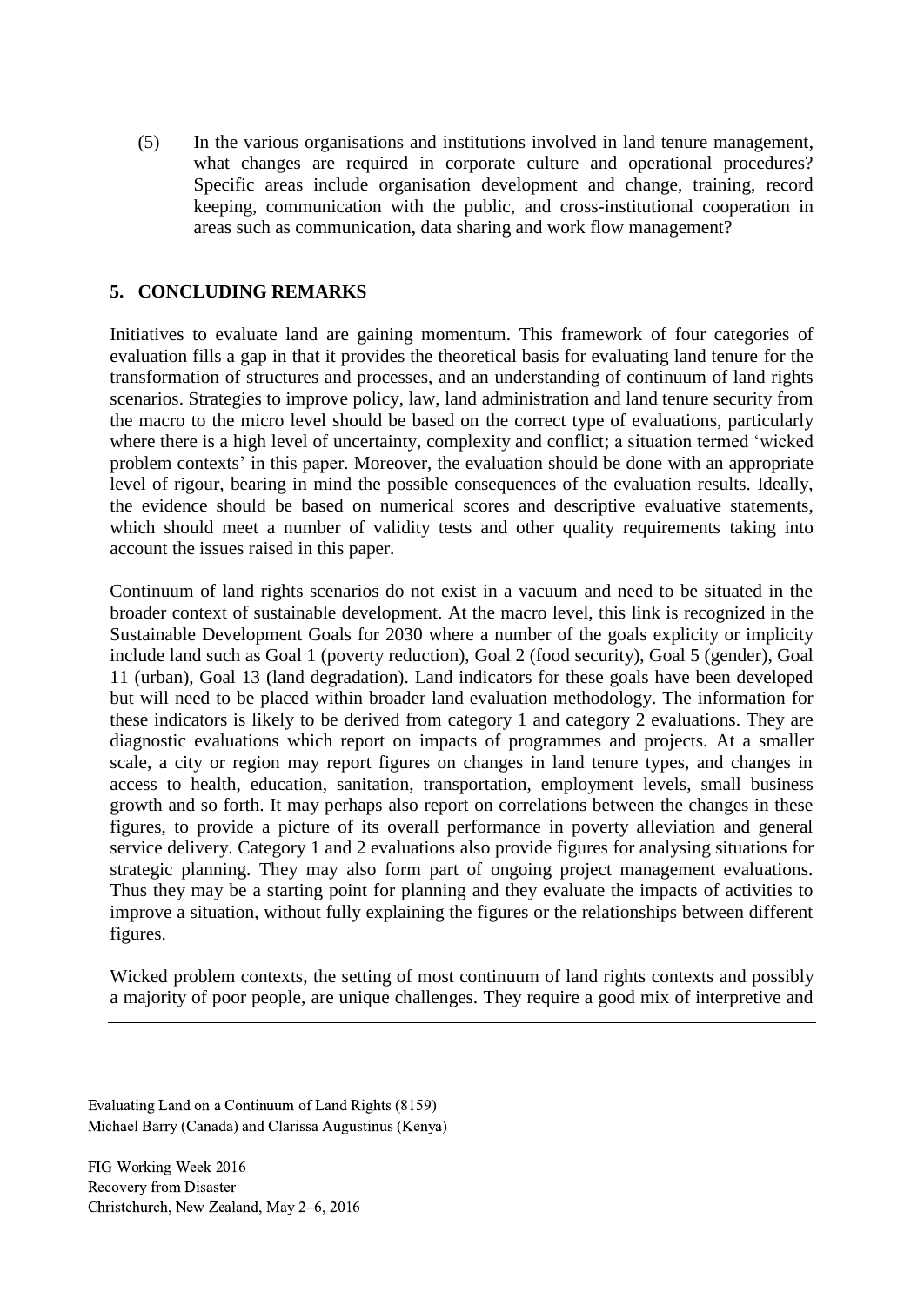quantitative information. The size and complexity of the land sector can make evaluations difficult. One strategic approach and a way of evaluating is to break up land programmes into numerous small projects and evaluate these projects continually. This would facilitate ongoing strategic rethinking and redesign. However, if this approach is taken it is also important to have an overall vision for the land administration systems, including land use planning, to ensure alignment and coherance over time. This vision should be about what the natural and built environment should look like, what the land tenure security goals are, some tentative planning goals and objectives to accompany it. How that is to be achieved may not be clear. The immediate focus may be on improving tenure security, but the long-term focus should be on a vision of a sustainable natural and built environment. Project and programme planning, and evaluations that inform the process, may include a number of variables such as desirable tenure types, rules for assigning these types, economic development, livelihood opportunities, sanitation, water, environmental concerns, transportation planning, legal, regulatory and institutional frameworks, administration structures and processes, options for long-term tenure types, and such like.

To conclude, the four category evaluation framework should contribute to better evaluation, planning and integration of land tenure concepts in complex situations. It should also lead to evaluation, results being used for the purposes for which they were intended and thus improve the chances of policies, programmes and projects generating the desired outcomes. In many continuum scenarios, grand theories and large-scale programmes and projects are unlikely to generate the desired outcomes and they might well do damage. Improving tenure security in continuum scenarios is analogous to navigating poverty alleviation interventions using a nautical chart as opposed to a road map. The destination, the vision, is known, and there is a general knowledge of the major forces impacting the process. However, continual evaluations of factors that cannot be controlled have to be made and adjustments made to strategies in order to reach the final destination.

#### **6. REFERENCES**

Barry, M. and C. Fourie (2002)*.* Wicked Problems, Soft Systems and Cadastral Systems in Periods of Uncertainty: South African Experience*. Survey Review*. 36(285), pp. 483-496.

Barry M and Roux L (2016). Land Ownership and Land Registration Suitability Theory in State-Subsidised Housing in a Rural South African Town *Habitat International,* 53, April  $2016, 48 - 54.$ 

Barry M and Roux L (2013). The Case Study Method in Examining Land Registration Usage. *Geomatica.* 67(1), 267 – 281.

Barry, M. (2015). *Property Theory, Metaphors and the Continuum of Land Rights.* Nairobi: UN-Habitat / Global Land Tool Network.

Evaluating Land on a Continuum of Land Rights (8159) Michael Barry (Canada) and Clarissa Augustinus (Kenya)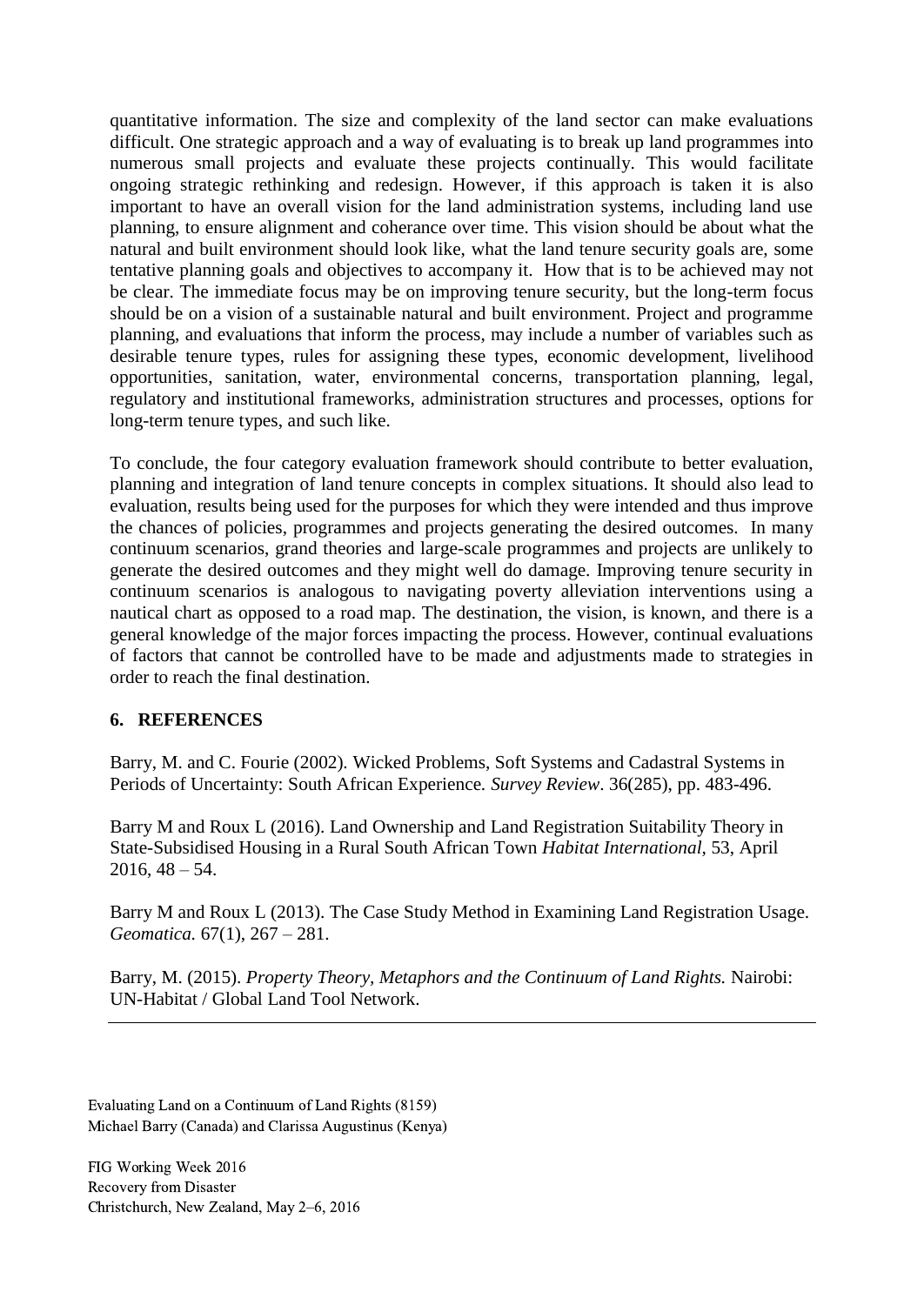Barry M and Augustinus C (2015). *Framework for Evaluating Continuum of Land Rights Scenarios*, Review Copy 15 September 2015. UN-Habitat / Global Land Tools Network, Nairobi.

Davis, J. W. (2011). *Progressive Kaizen. The key to gaining a Global Competitive Advantage*. New York: CRC Productivity Press.

Deininger, K., H. Selod and A. Burns (2012). *The Land Governance Assessment Framework. Identifying and Monitoring good Practice in the Land Sector*. Washington D.C.: World Bank.

Gregor, S. (2006). The Nature of Theory in Information Systems. *MIS Quarterly*, 30 (3), September, pp. 611-642.

Liberhan R 2007. *Functional Anarchy*. Live Mint, The Wall Street Journal. 11 September 2007.

Mark, M. M., J. C. Greene and I. F. Shaw (2006). *The Evaluation of Policies, Programmes, and Practices.* In Shaw, I. F., J. C. Greene and M. M. Mark (eds.), *Sage Handbook of Evaluation: Policies, programmes and practices*. London: Sage.

McLaren, R. (2011). *Crowdsourcing Support of Land Administration*. London: Royal Institute of Chartered Surveyors.

Rittel, H. J. and M. M. Webber (1984). Planning problems are wicked problems, In N. Cross (ed.), *Developments in Design Methodology*, Wiley, 135-144.

#### **BIOGRAPHICAL NOTES**

Dr Michael Barry holds the Chair in Land Tenure and Cadastral Systems in the Geomatics Engineering Department at the University of Calgary. Mike is a Professional Land Surveyor, South Africa, a Canada Lands Surveyor and a Professional Engineer in the Province of Alberta. He has worked on developing tools to handle complexity in land tenure administration and studied the effectiveness of land registration and cadastral boundary systems for a number of years. He has consulted to a number of institutions including: the South African Government, the Southern African Development Community, UN-FAO, UN-Habitat, the British Council and Natural Resources Canada. Mike has worked in the field, consulted, or done research in South Africa, Canada, Botswana, Ghana, Iraq, Indonesia, The Netherlands, Nigeria, The Philippines, Somaliland, Malawi, Lesotho, Swaziland, Zambia and Zimbabwe. Mike has BSc (Survey) and MBA degrees from the University of Cape Town and a PhD from the University of KwaZulu-Natal.

Evaluating Land on a Continuum of Land Rights (8159) Michael Barry (Canada) and Clarissa Augustinus (Kenya)